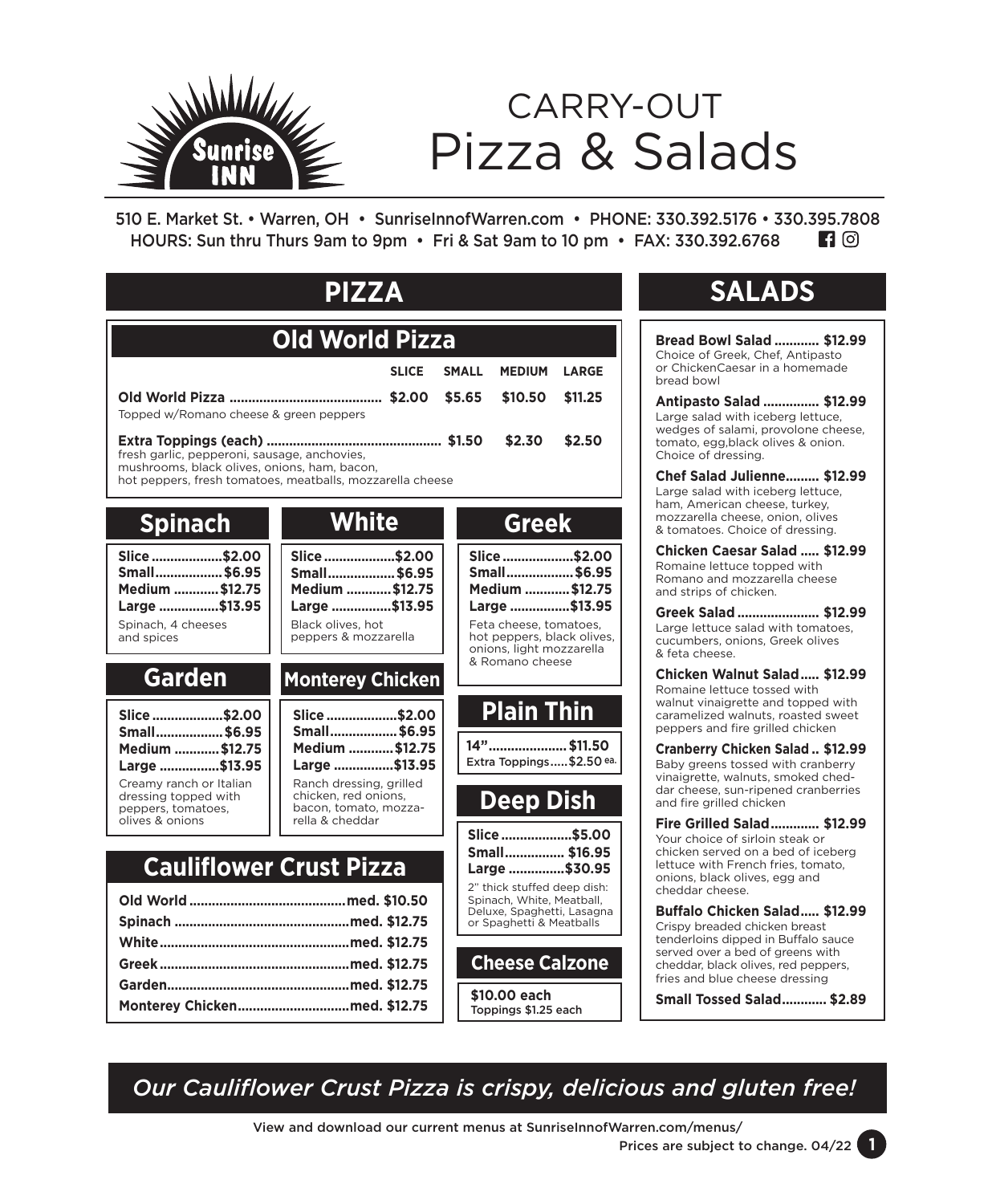

510 E. Market St. • Warren, OH • SunriseInnofWarren.com • PHONE: 330.392.5176 • 330.395.7808  $\blacksquare$  0 HOURS: Sun thru Thurs 9am to 9pm • Fri & Sat 9am to 10pm • FAX: 330.392.6768

### **Wing Orders**

### **REGULAR BONELESS**

**Single order – 10 wings ...........................\$12.95.........\$11.95** Served with carrots & blue cheese

**Double order – 20 wings........................ \$22.95....... \$20.95** Served with carrots & blue cheese

**Bucket – 40 wings...................................\$42.95....... \$39.95** Carrots & blue cheese (add \$1)

**Bucket – 50 wings ................................... \$52.95.......\$44.95** Carrots & blue cheese (add \$1)

### **21 Wing Flavors**

- •Honey BBQ (regular)
- •Medium BBQ
- •Hot BBQ
- •Suicide Hot! Hot! Hot!
- •Sunrise Suckers Garlic, Cajun & BBQ
- •Ranch
- •Hot Ranch
- •Cajun
- •Romano
- •Hot Romano
- •Greek Garlic •Hot Garlic
- •Hot Mustard
- •Honey Mustard
- •Butter Garlic
- •Mild Hot
- •Honey Dijon Ranch
- •Smoky Honey Chili
- •Sriracha Bourban
- •Tropical Habinero
- •Stinging Honey Garlic

## **Garlic Chicken**

### **Single Pieces**

| Leg or Thigh \$2.60 |  |
|---------------------|--|

### **Buckets**

**8 Pieces................................. \$21.95** 2 breasts, 2 thighs, 2 legs, 2 wings & 8 Texas potatoes

**12 Pieces ...............................\$29.25** 3 breasts, 3 thighs, 3 legs, 3 wings & 12 Texas potatoes

**16 Pieces .............................. \$36.45** 4 breasts, 4 thighs, 4 legs, 4 wings & 16 Texas potatoes

**20 Pieces ............................. \$40.95** 5 breasts, 5 thighs, 5 legs, 5 wings & 20 Texas potatoes

### **Dinners**

All White Dinner...............\$**12.99** 2 breasts, 4 Texas potatoes, cole slaw, bread & butter

**All Dark Dinner .................... \$12.99** 2 thighs, 2 legs, 4 Texas potatoes, cole slaw, bread & butter

**2 Piece Dinner........................\$9.99** 1 breast, 1 leg or wing, 2 Texas potatoes, cole slaw, bread & butter

**3 Piece Dinner.......................\$11.99** 1 breast, 1 thigh, 1 leg or wing, 3 Texas potatoes, cole slaw, bread & butter

**4 Piece Dinner...................... \$12.99** 1 breast, 1 thigh, 1 leg, 1 wing, 4 Texas potatoes, cole slaw, bread & butter

**4 Piece Wing Dinner ............\$11.99**  4 wings, 4 Texas potatoes, cole slaw, bread & butter

## **Texas Potatoes**

8 pcs.............. \$4.95 16 pcs..................\$7.95 50 pcs ...........\$19.95

4 pcs ..............\$2.95 12 pcs..................\$5.85 20 pcs ............\$9.50



**See Our Carry-Out PARTY PACKAGES for larger quantities.**

### **BANQUET ROOMS**

**Small Banquet Room accommodates up to 40 guests.**

**Large Banquet Room accommodates a minimum of 40 guests.**

View and download our menus at SunriseInnofWarren.com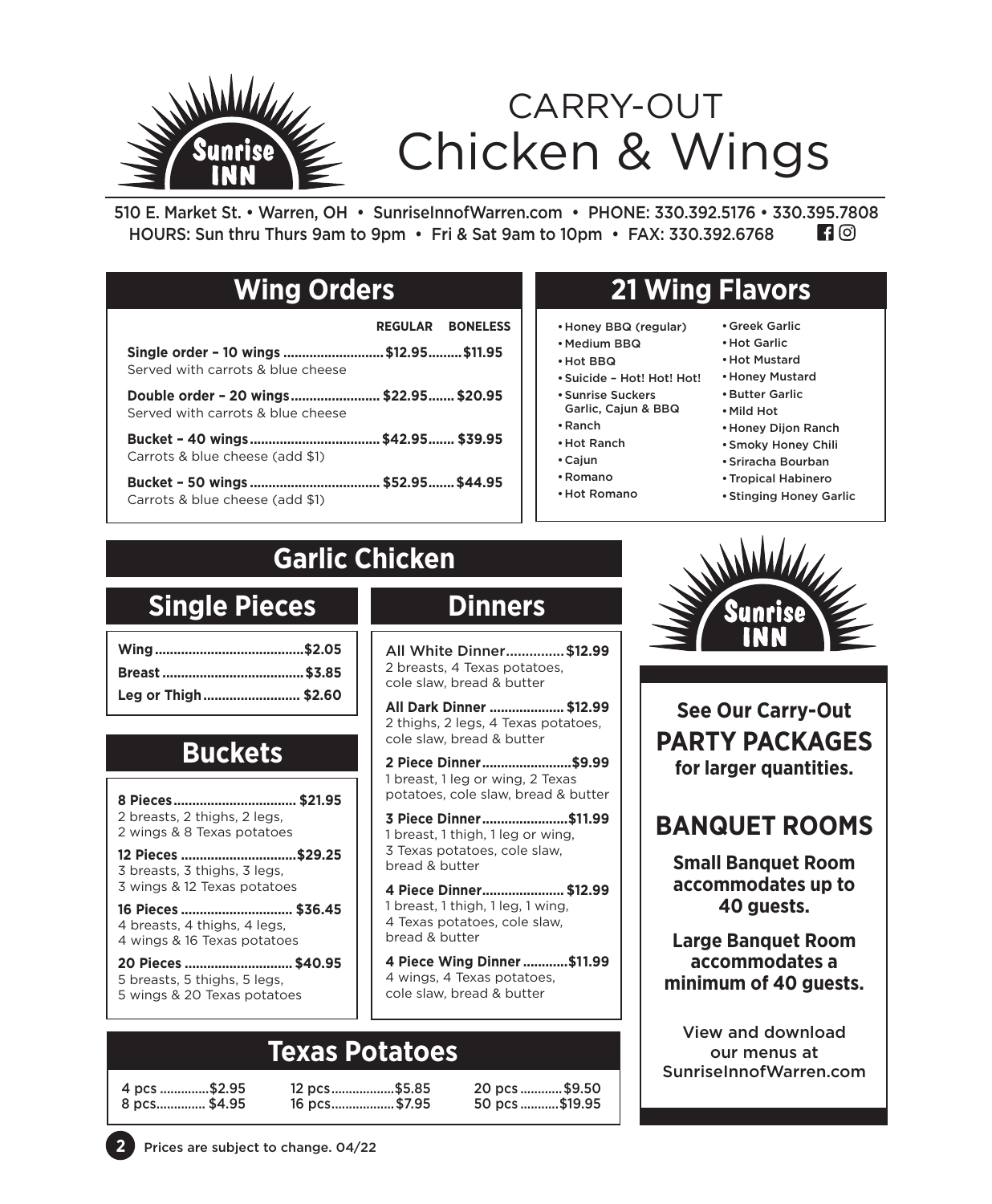

### **Appetizers**

**Deep Fried Calamari … \$11.99** With marinara sauce and lemon wedges

**Sweet-n-Spicy Calamari … \$11.99**  With baby greens and Thai chili sauce

**Sauteed Greens … \$10.99** Topped with a Hungarian hot pepper (opt.)

**Sausage Stuffed HOT Peppers … \$11.69** We are not kidding about the HOT! Topped with marinara and asiago; quantity varies

**Sandwiches**

#### **Stuffed Mushrooms … \$10.99** Jumbo mushrooms stuffed with homemade crabmeat stuffing; quantity varies

**Breaded Mushrooms … \$9.89**

**Homemade Onion Rings … \$9.89**

**Breaded Vegetables … \$9.99** Zucchini, cauliflower and mushrooms

**Deep Fried Pickles … \$10.99** Breaded & deep fried pickle spears served with Ranch dipping sauce

## **Flatbread Pizzas**

**Meatball & Hot Pepper Flatbread … \$11.99** With cheddar and mozzarella cheeses

**Potato & Greens Flatbread … \$11.99** With asiago and provolone cheeses

Served with fries or potato skins.  $SandWICDES$  Add \$1 for sweet potato fries.

**Risin' Onion … \$10.99** Breaded onion with horseradish sauce **Jacked Up Loaded Potato Skins … \$10.99** Topped with bacon, cheddar cheese, green onions and diced tomatoes **Volcano Potatoes … \$10.99** Mounds of fresh, fried potato chips covered with spicy cheese sauce **Fried Mozzarella … \$10.29** Served with marinara sauce

**Grilled Reuben … \$11.49** Shaved corned beef, sauerkraut and swiss cheese

#### **Rusty's Grilled Jumbo Reuben … \$13.49**

Shaved corned beef on bias cut rye topped with sauerkraut and swiss cheese. In memory of friend and fellow Valley Classics member, Rusty Johnson, of Mary M's and Rusty's

#### **Parmesan Punisher … \$13.99**

Veal, chicken and eggplant Parmesan with lettuce, tomato, red onion, black olives and red peppers stuffed in a GIANT Romano parsley boule

#### **Sunrise Gyro … \$10.49**

Sliced gyro meat on pita bread with our special dressing, cubed tomatoes & lettuce

**Fish Sandwich with Cole Slaw … \$10.49**

**Sunrise Club … \$10.49** A three-decker with fresh sliced turkey, bacon, cheese, lettuce & tomato

**Meatball Splash … \$11.49** Topped with Provolone cheese.

**Grilled Cheese … \$4.89** Add tomato 25¢ Add bacon 50¢ Add ham 75¢

**Cheeseburger … \$5.49** Served on a kaiser roll with lettuce and tomato

**Crispy Chicken Flatbread … \$11.99** With ranch, bacon, cheddar cheese and scallions

**BBQ Chicken Flatbread … \$11.99** 

With bacon, red onion and cheddar cheese

#### **Hot Roast Beef … \$12.49**

Stacked on white bread and smothered in homemade gravy; served potato and vegetable

**Hot Sausage Special … \$12.49** Mild rope sausage served on a baguette with green peppers, onion, sauce and mozzarella

#### **Pizza Burger Splash … \$12.99**

Two slices of red pizza with hamburger, hot sausage or meatballs and provolone cheese; splashed with sauce

#### **Philly Stacker … \$12.99**

Sirloin steak topped with green peppers, grilled onions and mozzarella cheese; served on a baguette

**BLT w/Fries … \$5.99**

**Chicken Club … \$12.99** Grilled boneless chicken breast on a kaiser roll with American cheese, bacon, lettuce and tomato

**Meatball on Baguette … \$12.49** Topped with mozzarella cheese and sauce

**Smokey & the Bandit … \$13.49**

Slow smoked, shaved turkey breast, crisp pepper bacon, baby Swiss, honey Dijon mustard, lettuce, tomato and red onion stuffed in a sourdough boule

### **Lite Choices**

#### **Grilled Chicken … \$13.49**

Boneless and skinless chicken breast served with steamed broccoli and rice **Grilled Chicken Plate … \$12.99**

Boneless and skinless chicken breast with cottage cheese, tomato, egg, black olives, cucumbers, onion and fresh fruit (seasonal)

**Consumer Advisory: Consumption of undercooked meat or raw foods may run the risk of food borne illness. — Warren Health Department —**

**Please Note: All eggs and beef are cooked to order.** **Payment: The Sunrise Inn accepts payment by cash or credit card. \$5 minimum for credit cards. No personal checks.** 

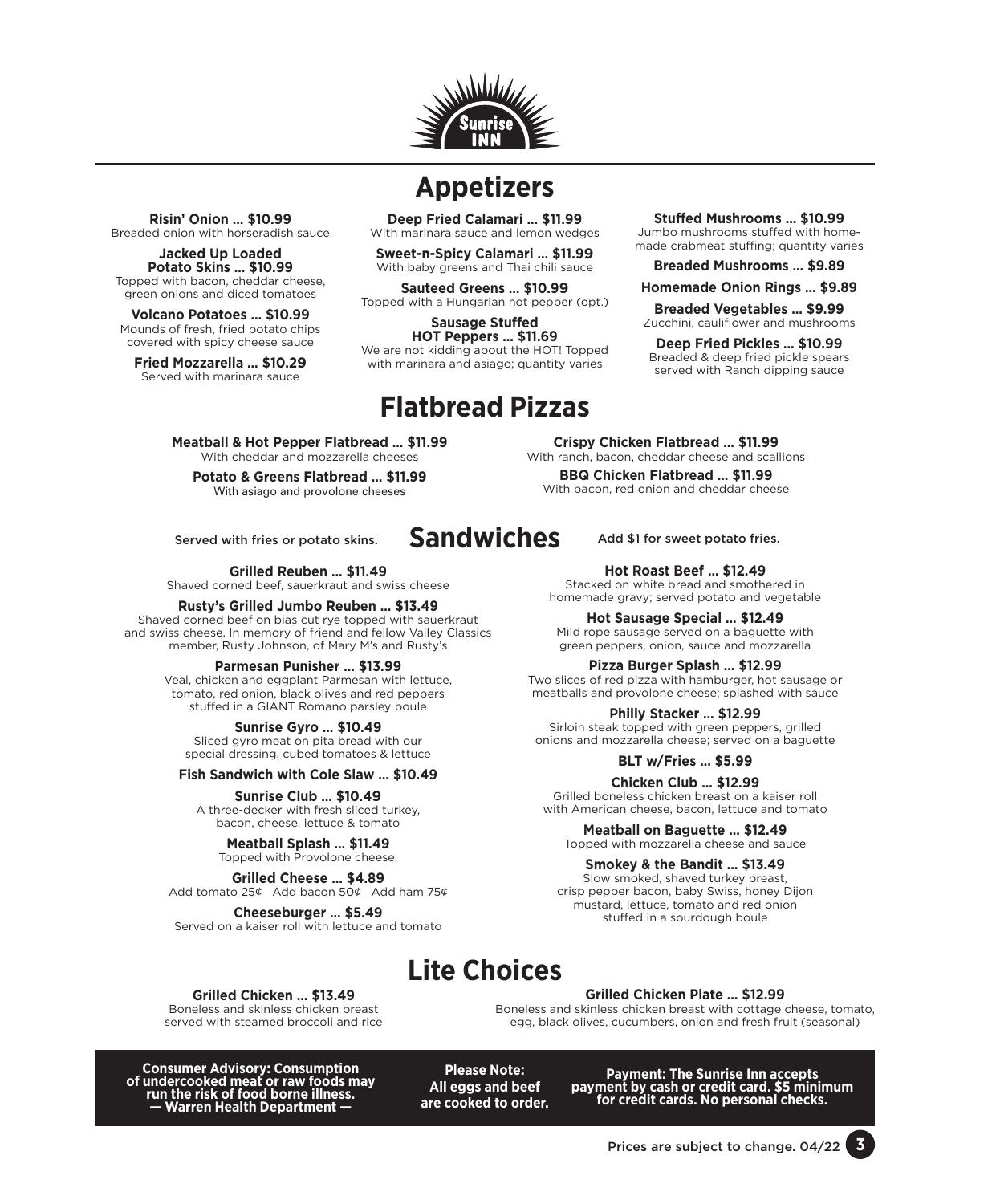

### **Italian Dinners**

Add a tossed salad for \$1.69

**Cavatelli with Meatball … \$13.79**

**Gnocchi with Meatball … \$13.99**

**Chicken Parmesan … \$14.99**  Served with side of spaghetti

**Eggplant Parmesan … \$14.49** Served with side of spaghetti

**Veal Parmesan … \$15.99**  Served with side of spaghetti

**Veal Parmesan & Greens … \$16.99**  Veal topped with sauteed greens and served with side of spaghetti

> **Ravioli … \$13.49** Your choice of meat or cheese; served with garlic bread

**Fettuccine Alfredo … \$14.99** Tossed with fire grilled chicken

**Chicken & Greens … \$14.99** Served over penne pasta with sun dried tomatoes, garlic and olive oil

**Kicked Up Chicken & Greens … \$14.99** Served over penne pasta with sun dried tomatoes, feta cheese, hot peppers, garlic and olive oil

**Breaded Ravioli Parmesan … \$14.99** Served with a side of spaghetti

> **Cheese Tortellini … \$13.99** Served with a meatball

**Cajun Chicken Alfredo … \$15.99** Blackened chicken served over a bed of spicy Cajun Alfredo

**Penne ala Vodka … \$14.99** Tossed with fire grilled chicken

**F**or whole wheat or gluten free pasta – add \$1.50 and allow 15 minutes cooking time.

**12 oz. New York Strip … \$19.99** Grilled to your liking and served with potato and salad

**Gnocchi & Greens … \$14.99** Potato gnocchi tossed with Italian greens, sauteed mushrooms, cheese and spices **Linguine Sausage & Greens … \$14.99 Homemade Lasagna … \$14.99** Traditional lasagna **Greek Spaghetti … \$14.49** Pasta of the day tossed with olive oil, garlic, red onions, kalamata olives, assorted spices and cheese including feta **Spaghetti Dinner w/Meatball … \$12.79** Add meatball or mushrooms …**\$1.79** ea **Italian Sausage … \$13.49** Julienned sausage served with pasta

**8 oz. New York Strip … \$14.99** Grilled to your liking and served with a side of spaghetti

**Jumbo Fried Shrimp … \$14.99** Served with French fries, cole slaw and cocktail sauce

**Jumbo Crab Cake … \$14.99** Served with Cajun rice and remoulade

### **Steaks & Chops**

Add a tossed salad for \$1.69

**Steak or Chicken Fajitas … \$13.99** Sizzling, marinated steak or chicken fajitas with fresh bell peppers and onions. Served with three tortillas, cajun rice, sour cream, lettuce, pico de gallo and shredded cheddar cheese.

**Seafood**

Add a tossed salad for \$1.69

**Baby Beef Liver … \$12.99** Topped with bacon or onions and served with potato and vegetable

**Breaded Veal Cutlet … \$15.99** Served with your choice of sauce or brown pan gravy, potato and vegetable

**Grilled Pork Chops … \$13.99** Served with potato and vegetable

**Baked Cod-n-Greens … \$14.99**

**White Fish Veracruz … \$14.99** Pan seared white fish served with a medley of vegetables and a side of rice pilaf

### **Breakfast**

**Egg and beef products are cooked to order**

**#1 Two Eggs ... \$7.39**

Choice of ham, bacon or sausage. Served with home fries, toast & jelly.

**#2 Three Pancakes ... \$9.99** Choice of ham, bacon or sausage

**#3 Build Your Omelette ... \$8.69** Choice of 3 toppings: sausage, ham, bacon, cheese, mushrooms; served with home fries, toast and jelly; additional toppings 50¢ each

**#4 Original French Toast ... \$6.99**

**#5 Two Eggs with 8 oz. NY Strip Steak ... \$15.99** Served with home fries, toast & jelly

**#6 Child's Breakfast ... \$6.49** One egg, one slice of bacon and six half dollar pancakes

**#7 Two Eggs ... \$4.99** Served with toast and jelly **#8 Three Pancakes ... \$7.99**

**#9 Two Eggs ... \$6.49** Served with home fries, toast & jelly

**#10 Two Eggs ... \$10.99** Served with three pancakes & bacon

**Toast & Jelly ... \$1.79**

**Oatmeal ... \$4.99** 

**4** Prices are subject to change. 04/22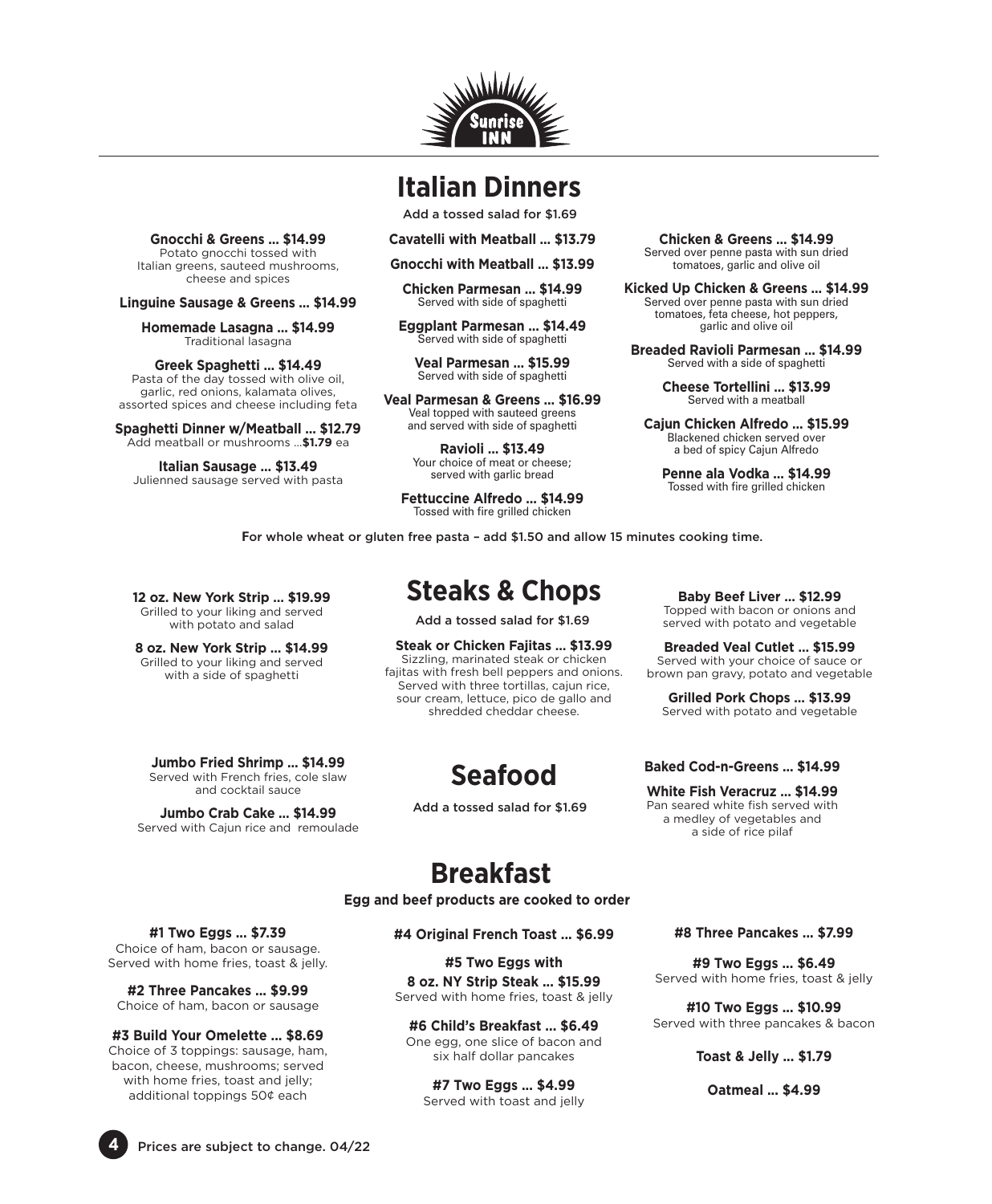

### **Band of Burgers: Dedicated to River Rock 2022**

*10 oz. Angus burgers, fire-grilled to order and served all day every day!*

 *With* choice of homemade fries or potato skins.  *Add \$1* for sweet potato fries, tater tots or waffle fries. **\$**

- **1 BARRACUDA Straight On** *(Tribute to the Music of Heart)* **Saturday, May 28** 10 oz. fire-grilled, seasoned Angus burger topped with pepper bacon, sliced portabello mushrooms, sriracha mayo, sliced pickles, jalapeños, pepper jack cheese and cheddar cheese on a toasted boule.
- **2 BIG GREEN TRACTOR Ultimate Aldean** *(Ultimate Jason Aldean Experience)* **Friday, June 11 with Toby Keith Tribute** *(America's #1 Toby Keith Artist and Lookalike)* 10 oz. fire-grilled Angus burger topped with American cheese, cheddar cheese and bacon. Served between two sour cream glazed donuts.
- **3 BACK IN BLACK Dirty Deeds** *(Xtreme AC/DC Experience!)* **Saturday, June 18** 10 oz. fire-grilled Angus burger topped with bacon, onion rings and BBQ sauce. Served between two grilled cheese sandwiches.
- **4 WHEEL IN THE SKY E5C4P3** *(The Journey Tribute)* **Saturday, June 25** 10 oz. fire-grilled Angus burger topped with seasoned escarole greens, grilled gyro meat, feta cheese, lettuce, tomato, onion and gyro sauce. Served on a toasted boule.
- **5 COME MONDAY Fins to the Left** *(Jimmy Buffett Tribute Band)* **Friday, July 1**  10 oz. fire-grilled Angus burger topped with two pierogies, American cheese, cheddar cheese and caramelized onions. Served on a toasted boule with a side of sour cream.
- 
- **6 WITCHY WOMAN 7 Bridges** *(Ultimate Eagles Experience)* **Saturday, July 2 Double smashed Angus Burger** – Two 5 oz. Angus burgers smashed on the grill and topped with grilled purple onion, pepper jack cheese, American cheese, bacon, and a sunny side up egg. Served on a grilled sesame seed roll. (*Well done only* – due to smashed grilling technique.)
- **7 DREAM ON Draw the Line** *(Aerosmith Tribute Show)* **Saturday, July 9 Double smashed Angus Burger** – Two 5 oz. Angus burgers smashed on the grill and basted with Montreal seasoned butter; topped with grilled purple onions, lettuce, tomato, a panko-crusted cheese wheel and avocado ranch spread on a grilled sesame seed roll. (*Well done only* – due to smashed grilling technique.)
- **8 LIVIN' ON A PRAYER Slippery When Wet** *(Ultimate Bon Jovi Tribute)* **Saturday, July 16 Double smashed Angus Burger** – Two 5 oz. Angus burgers smashed on the grill and topped with triple bacon (black pepper bacon, whiskey bacon and regular bacon), American cheese, cheddar cheese, lettuce, tomato and onion on a grilled sesame seed roll. (*Well done only* – due to smashed grilling technique.)
- **9 AMERICAN GIRL King's Highway** *(Tribute to Tom Petty & the Heartbreakers)* **Saturday, July 23** 10 oz. fire-grilled Angus burger topped with lettuce, tomato, pickle slices, mayo, ketchup, mustard and choice of American, cheddar, Swiss or pepper jack cheese. Served on a toasted boule.
- **10 FAT BOTTOMED GIRLS Queen Nation** *(Tribute to the Music of Queen)* **Saturday, July 30** 10 oz. fire-grilled Angus burger topped with sliced roasted red peppers, sliced portabello mushrooms, fire-grilled Hungarian hot peppers, shredded lettuce, tomato, provolone cheese and sun-dried tomato-lime mayo. Served on a toasted boule.
- **11 SING A SONG Shining Star** *(A Tribute to Earth, Wind & Fire)* **Saturday, August 6** 10 oz. fire-grilled Angus burger served between two thick slices of Texas toast dipped in homemade French toast batter and grilled. Topped with American cheese, cheddar cheese, bacon, and a made-to-order fried egg. Served with a side of syrup.
- **12 COMFORTABLY NUMB Wish You Were Here** *(Sight & Sound of Pink Floyd)* **Saturday, August 20** 10 oz. fire-grilled Angus burger topped with bloomin' onion tinglers, cheese and onion petal sauce. Served on a toasted boule.
- **13 MOBY DICK Zoso** *(Ultimate Led Zeppelin Experience)* **Saturday, August 27**

10 oz. fire-grilled Angus burger topped with crispy bacon, a fried green tomato, a panko-crusted cheese wheel, caramelized<br>balsamic sweet onion, sun-dried tomato-lime mayo, Jack Daniel glazed bacon, spring mix and marinate Served on a toasted boule.

### **14 GET DOWN TONIGHT – Disco Inferno** *('70s Disco Tribute Band)* **Saturday, September 3**

10 oz. fire-grilled Angus burger served between two Texas cheddar grilled cheese and stuffed with Hungarian hot peppers and bacon; topped with jalapeño, onion rings and spicy hot BBQ sauce.

| <b>Consumer Advisory: Consumption</b><br>of undercooked meat or raw foods may<br>run the risk of food borne illness.<br>- Warren Health Department - | <b>Please Note:</b><br>All eggs and beef<br>are cooked to order. | Payment: The Sunrise Inn accepts<br>payment by cash or credit card. \$5 minimum<br>for credit cards. No personal checks. |
|------------------------------------------------------------------------------------------------------------------------------------------------------|------------------------------------------------------------------|--------------------------------------------------------------------------------------------------------------------------|
|------------------------------------------------------------------------------------------------------------------------------------------------------|------------------------------------------------------------------|--------------------------------------------------------------------------------------------------------------------------|